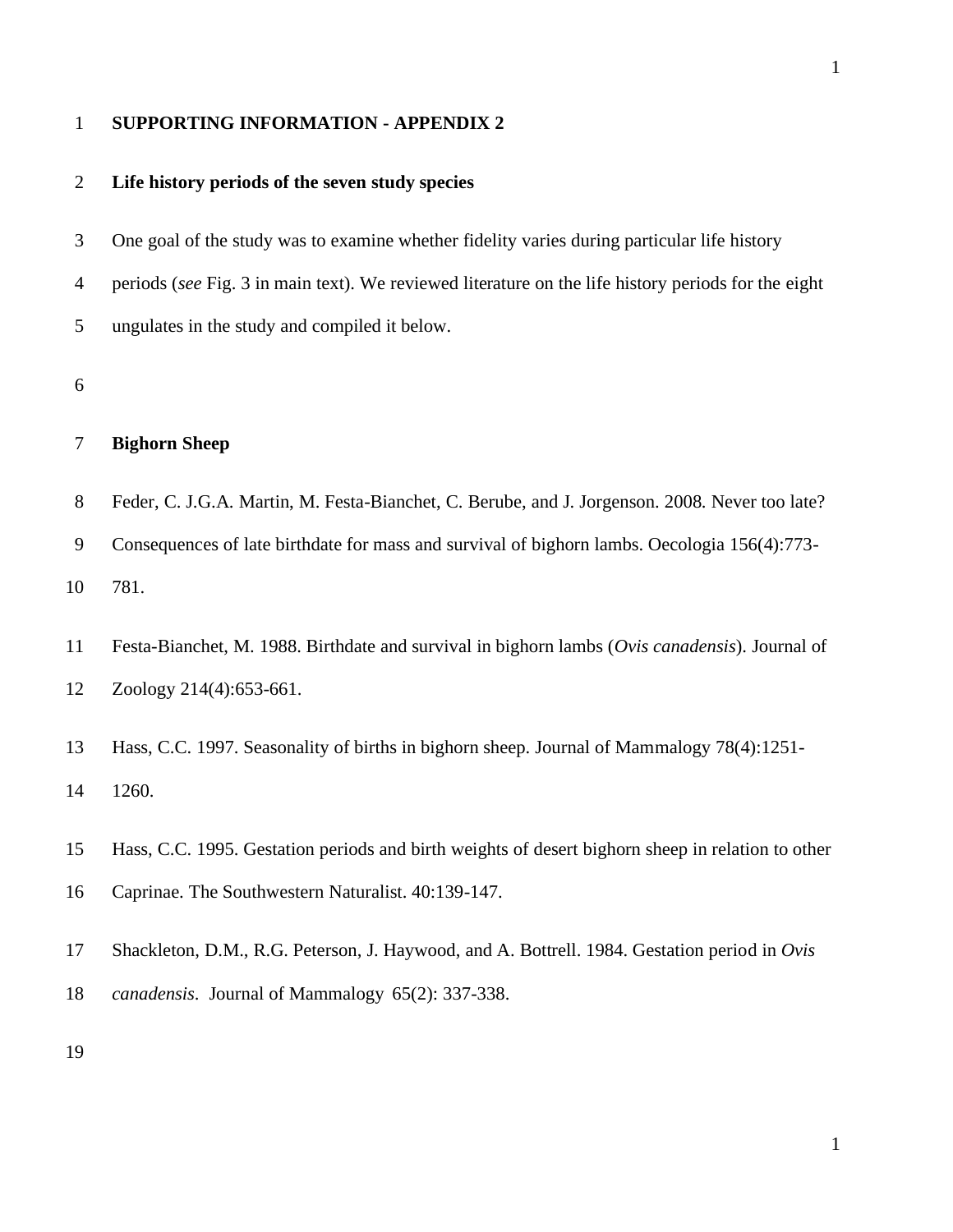### **Caribou**

- Adams, L.G., and B.W. Dale. 1998. Timing and synchrony of parturition in Alaskan caribou. Journal of Mammalogy 79(1):287-294.
- Dauphine, T.C., and R.L. McClure. 1974. Synchronous mating in Canadian barren-ground
- caribou. Journal of Wildlife Management 38:54-66.
- Lent, P.C. 1966. Calving and related social behavior in the barren-ground caribou. Ethology 23(6):701-756.
- McEwan, E.H., and P.E. Whitehead. 1972. Reproduction in female reindeer and caribou.
- Canadian Journal of Zoology 50:43-46.
- 
- **Elk**
- Haigh, J.C. 2001. The gestation length of wapiti (Cervus elaphus) revisited. Animal
- Reproduction Science 65:89-93.
- Kie, J.G., B.K. Johnson, J.H. Noyes, C.L. Williams, B.L. Dick, O.E. Rhodes, R.J. Stussy, and
- R.T. Bowyer. 2013. Reproduction in North American elk *Cervus elaphus*: paternity of calves
- sired by males of mixed age classes. Wildlife Biology 19(3):302-310.
- Lantz, D.E. 1910. Raising deer and other large game animals in the United States. Biol. Surv. Bull. 36. 62 pp.
- Martinka, C.J. 1969. Population Ecology of summer resident elk in Jackson Hole, Wyoming.
- Journal of Wildlife Management 33(3):465-481.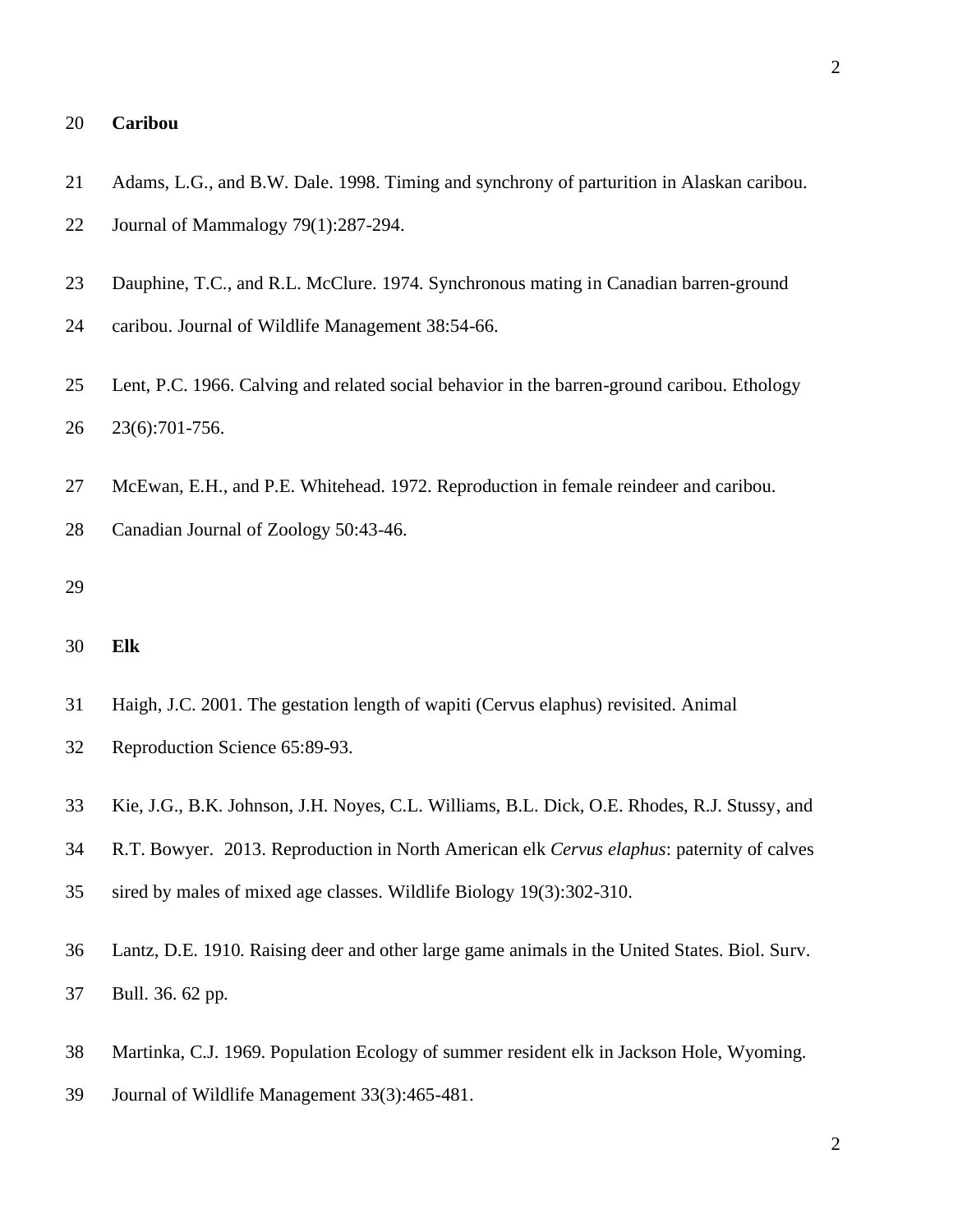known-age embryos. Journal of Wildlife Management 23:27-34

- Noyes, J.H., B.K. Johnson, L.D. Bryant, S.L. Findholt, and J.W. Thomas. 1996. Effects of bull
- age on conception dates and pregnancy rates of cow elk. Journal of Wildlife Management 60(3):508-517.
- Noyes, J.H., B.K. Johnson, B.L. Dick, and J.G. Kie. 2002. Effects of male age and female
- nutritional condition on elk reproduction. Journal of Wildlife Management 66(4):1301- 1307.
- Simpson, B.D. 2015. Population ecology of rocky mountain elk in the Black Hills, South Dakota
- and Wyoming. M.S. Thesis. South Dakota State University.
- Squibb, R.C. J.F. Kimball, and D.R. Anderson. 1986 Bimodal distribution of estimated
- conception dates in Rocky Mountain Elk. Journal of Wildlife Management 50(1):118- 122.
- 

#### **Moose**

- Ballenberghe, V.V., and D.G. Miquelle. 1993. Mating in moose: timing, behavior, and male
- access patterns. Canadian Journal of Zoology 71(8): 1687-1690.
- Bowyer, R.T., V.V. Ballenberghe, J.G. Kie. 1998. Timing and synchrony of parturition in
- Alaskan moose: long term-versus proximal effects of climate. Journal of Mammalogy
- 79(4):1332-1344.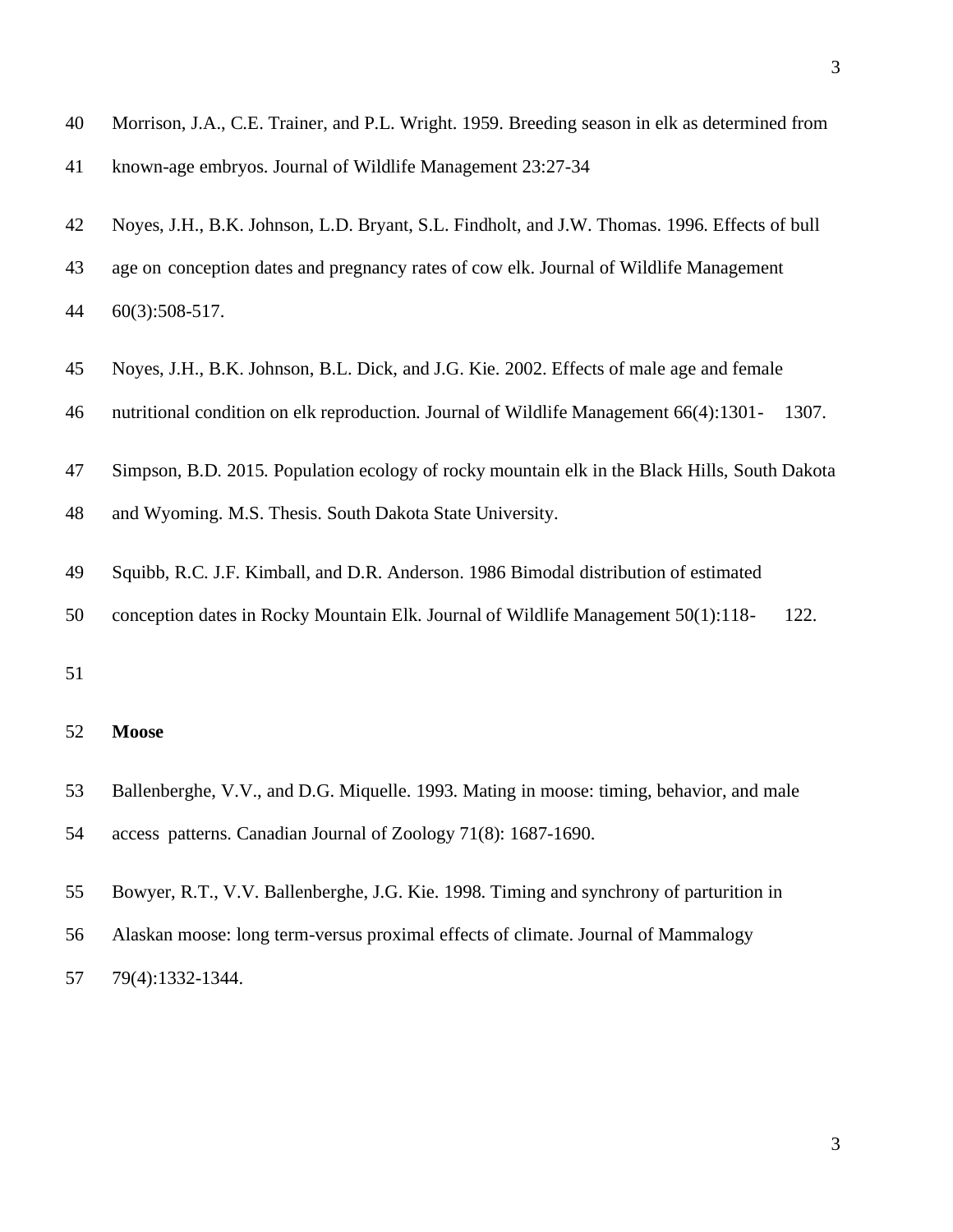- Keech, M.A., R.T. Bowyer, J.M. Ver Hoef, R.D. Boertje, B.W. Dale, and T.R. Stephenson.
- 2000. Life-history consequences of maternal condition in Alaskan Moose. Journal of Wildlife
- Management 64(2):450-462.
- Laurian, C., J.P. Ouellet, R. Courtois, L. Breton, and S. St-onge. 2000. Effects of intensive
- harvesting on moose reproduction. Journal of Applied Ecology 37:515-531.
- Saether, B.E., E.J. Solberg, and M. Heim. 2003. Effects of Altering sex ratio structure on the
- demography of an isolated moose population. Journal of Wildlife Management 67(3):455- 466.
- Schwartz, C.C. and K.J. Hundertmark. 1993. Reproductive characteristics of Alaskan moose.
- Journal of Wildlife management 57(3):454-468.
- 

#### **Mule Deer**

- Anderson, A.E., and O.C. Wallmo. 1984. Odocoileus hemionus. Mammalian Species. 219:1-9.
- Bowyer, R.T. 1991. Timing of parturition and lactation in southern mule deer. Journal of
- Mammalogy 72(1):138-145.
- Pojar, T.M., and D.C. Bowden. 2004. Neonatal mule deer fawn survival in west-central
- Colorado. Journal of Wildlife Management 68(3):550-560.
- Robinette, W.L., C.H. Baer, R.E. Pillmore, and C.E. Knittle. 1973. Effects of nutritional change
- on captive mule deer. Journal of Wildlife Management 37(3):312-326.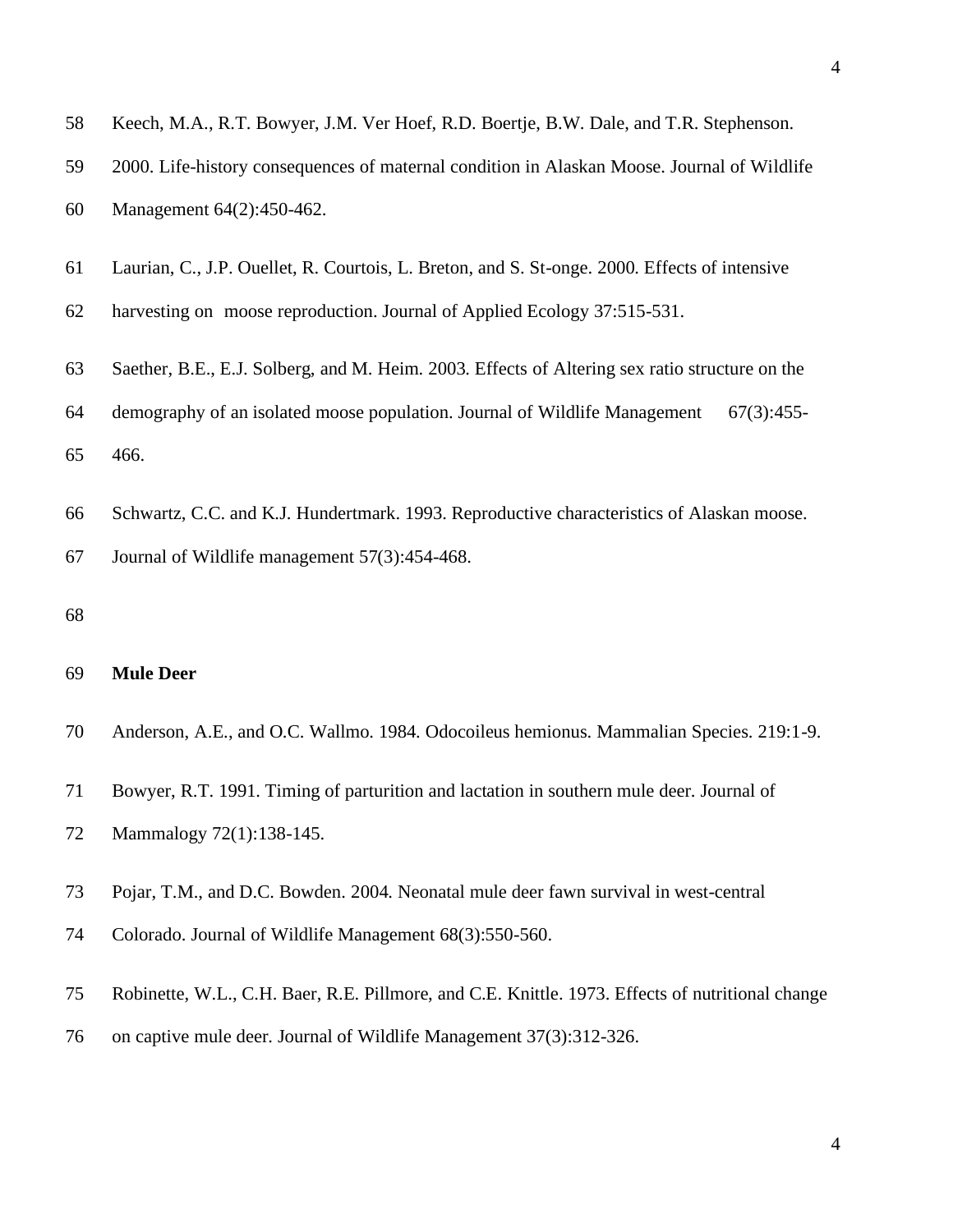Utah Division of Wildlife Resources Publication., 77-15:1-148.

## **Pronghorn**

- Clancey, E., S.J. Dunn, and J.A. Byers. Do single point condition measurements predict fitness
- in female pronghorn (*Antilocapra Americana*)? Canadian Journal of Zoology 90:729-735.
- Fairbanks, W.S. 1993. Birthdate, birth weights, and survival in pronghorn fawns. Journal of
- Mammalogy 74(1):129-135.
- Nimmo, B.W. 1971. Population Dynamics of a Wyoming pronghorn cohort from the Eden-
- Farson site, 48SW304. Plains Anthropologist 16(54):285-288.
- Pojar, T.M., and L.L.W. Miller. 1984. Recurrent estrus and cycle length in pronghorn. Journal of Wildlife Management 48(3):973-979.

#### 

## **Wildebeest**

- Estes, R., 1966. Behaviour and life history of the wildebeest. Nature 212, 999-1000.
- Estes, R.D., 2014. The Gnu's World: Serengeti wildebeest ecology and life history University of
- California Press, Berkeley.
- Estes, R., 1992. The Behavior Guide to African Mammals: Including Hoofed Mammals,
- Carnivores, Primates. University of California Press, Berkeley and Los Angeles.